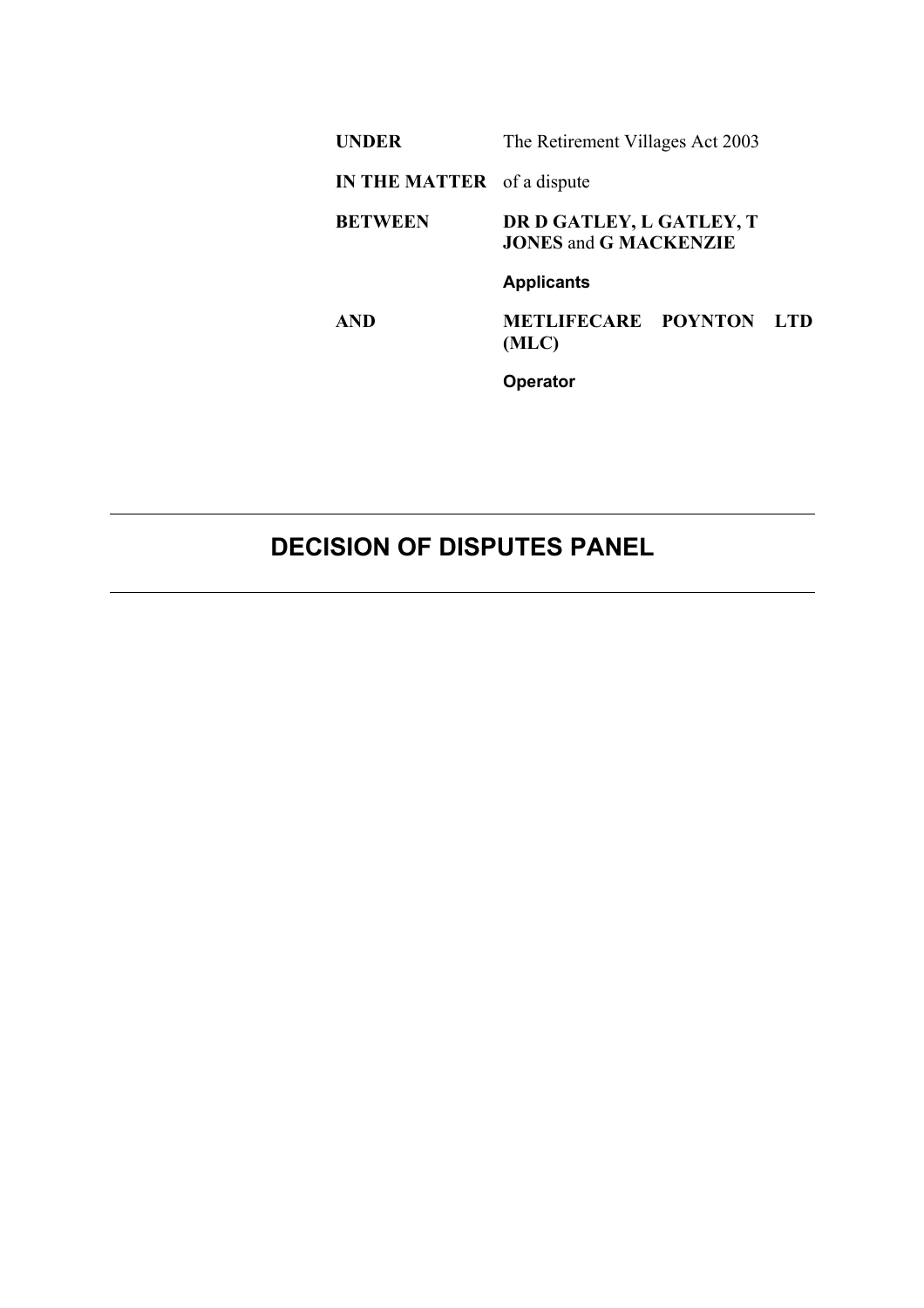### **CONTENTS**

| WHAT LEGAL DOCUMENTS ARE RELEVANT TO THIS DISPUTE?                                                                                                                                |  |  |
|-----------------------------------------------------------------------------------------------------------------------------------------------------------------------------------|--|--|
|                                                                                                                                                                                   |  |  |
|                                                                                                                                                                                   |  |  |
|                                                                                                                                                                                   |  |  |
|                                                                                                                                                                                   |  |  |
|                                                                                                                                                                                   |  |  |
|                                                                                                                                                                                   |  |  |
|                                                                                                                                                                                   |  |  |
| Has MLC increased the minimum entry age for new residents at The Poynton from 55                                                                                                  |  |  |
|                                                                                                                                                                                   |  |  |
| Did MLC have the legal authority to increase the minimum age for new residents, or                                                                                                |  |  |
|                                                                                                                                                                                   |  |  |
|                                                                                                                                                                                   |  |  |
|                                                                                                                                                                                   |  |  |
|                                                                                                                                                                                   |  |  |
| Has MLC decreased the minimum medical standard for new residents at The Poynton? 14                                                                                               |  |  |
|                                                                                                                                                                                   |  |  |
| Has there been a change in character at The Poynton to the detriment of the Applicants,<br>as a result of the increased minimum entry age for new residents, and/or the decreased |  |  |
|                                                                                                                                                                                   |  |  |
| Are the remedies sought by the Applicants, ones which the Panel can order?17                                                                                                      |  |  |
|                                                                                                                                                                                   |  |  |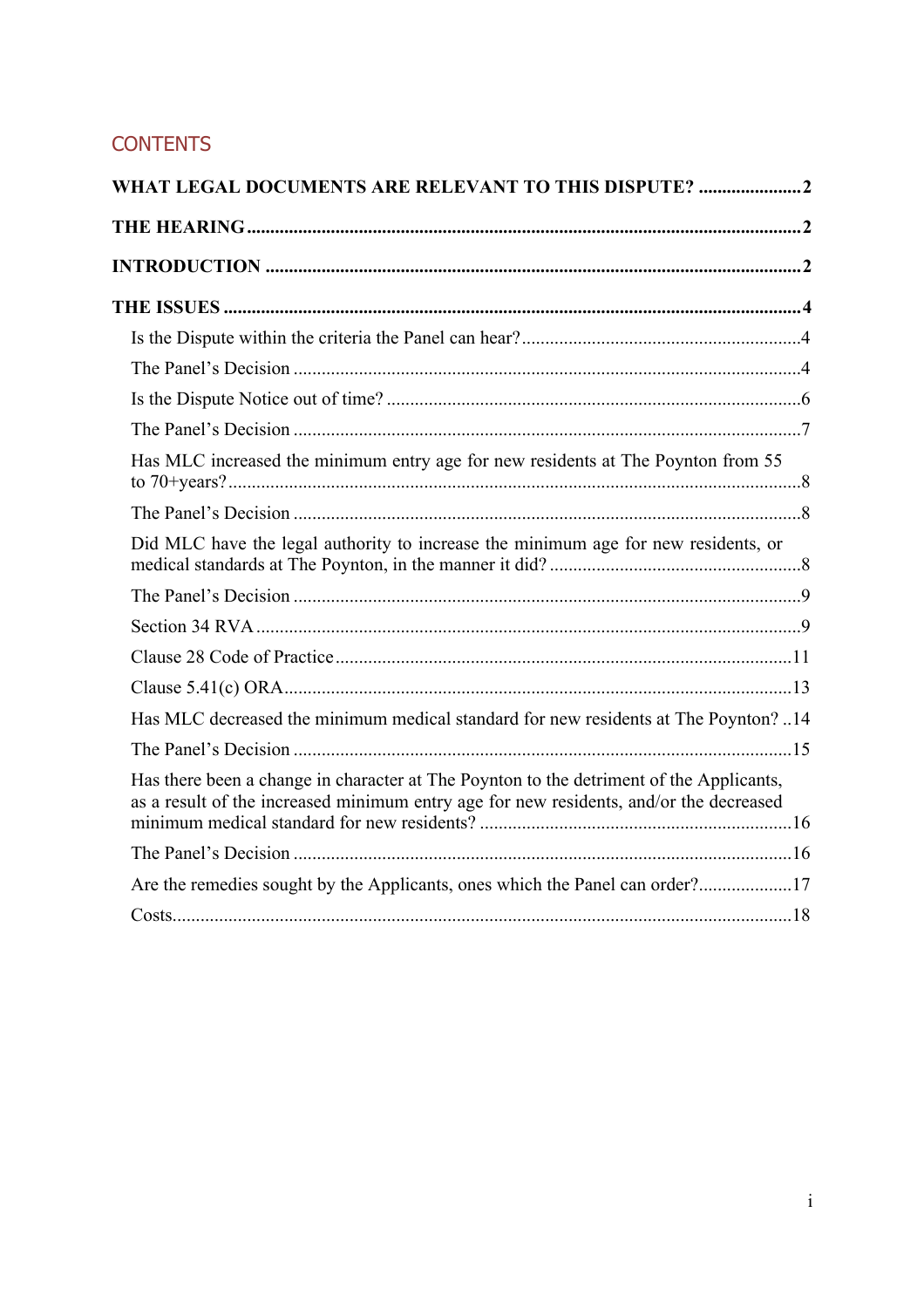| <b>UNDER</b>                      | The Retirement Villages Act 2003                         |                         |  |
|-----------------------------------|----------------------------------------------------------|-------------------------|--|
| <b>IN THE MATTER</b> of a dispute |                                                          |                         |  |
| <b>BETWEEN</b>                    | DR D GATLEY, L GATLEY, T<br><b>JONES and G MACKENZIE</b> |                         |  |
|                                   | <b>Applicants</b>                                        |                         |  |
| <b>AND</b>                        | (MLC)                                                    | METLIFECARE POYNTON LTD |  |
|                                   | Operator                                                 |                         |  |

# **DECISION OF DISPUTES PANEL**

| <b>Date of Dispute Notice</b>  | <b>25 July 2018</b>                                              |
|--------------------------------|------------------------------------------------------------------|
| <b>Date of Dispute Hearing</b> | 4 October 2018                                                   |
| <b>Date of Decision</b>        | <b>29 October 2018</b>                                           |
| <b>Present at Hearing</b>      | <b>DR D GATELY Applicant Occupier</b>                            |
|                                | <b>L GATLEY</b> Applicant Occupier                               |
|                                | <b>T JONES</b> Applicant Occupier                                |
|                                | <b>G MACKENZIE</b> Applicant Occupier                            |
|                                | C PEPLOE MLC Village Manager, The Poynton                        |
|                                | <b>C LEE MLC Clinical Quality and Risk Manager</b>               |
|                                | A PESKETT MLC General Counsel & Co Secretary                     |
|                                | <b>S BUTE MLC Operations Manager</b>                             |
|                                | R BOEREBOOM MLC Senior Legal Counsel & Assistant Co<br>Secretary |

[1] It was agreed at the Pre-Hearing Conference on 6 September 2018 that the hearing would be open to the public. A member of the Media was present, and the issue was raised by MLC. The Panel's decision was that the hearing was open to the public, and a journalist is such a person.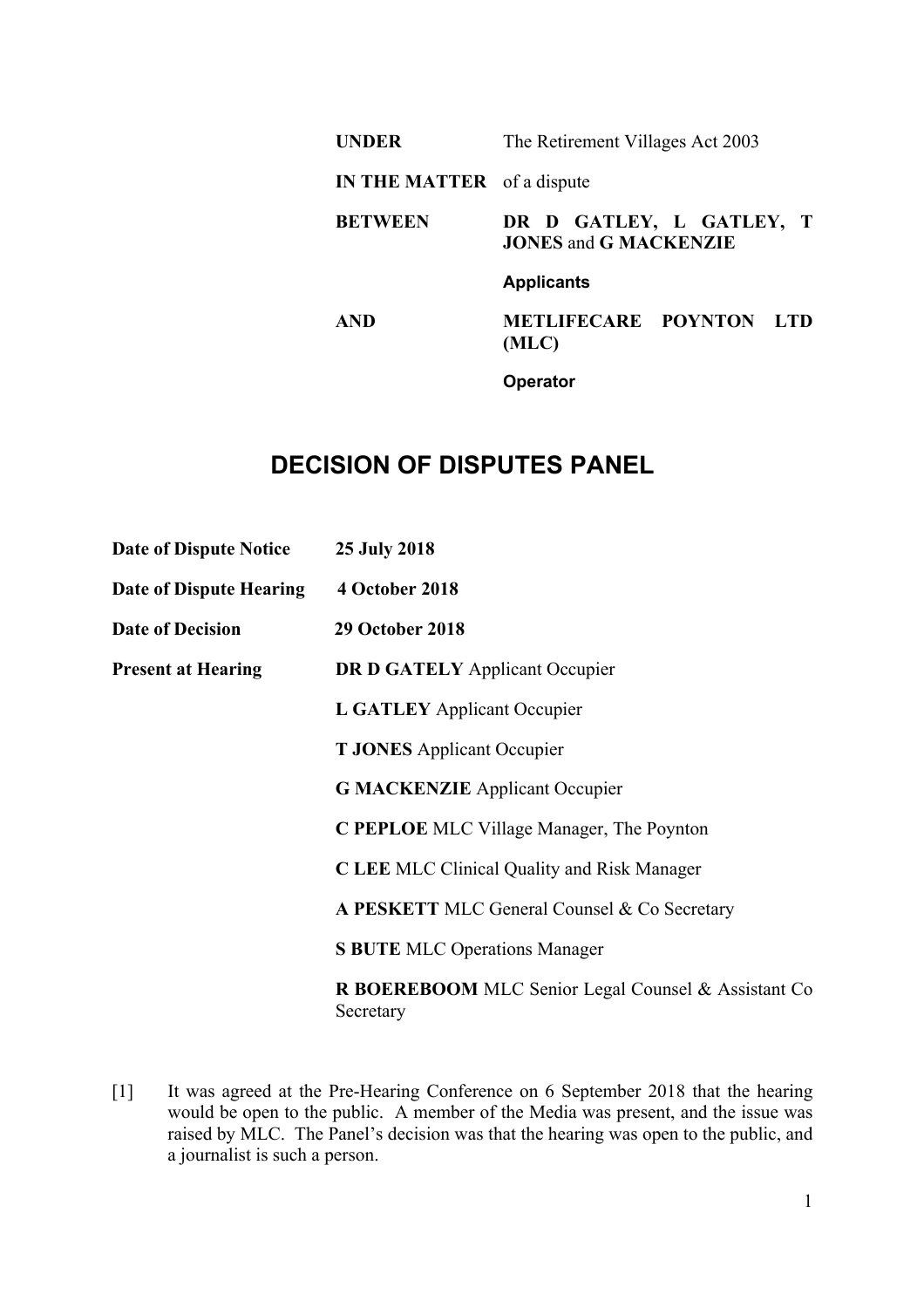#### **WHAT LEGAL DOCUMENTS ARE RELEVANT TO THIS DISPUTE?**

- [2] All issues the Panel will address are regulated by the following:
	- The Retirement Villages Act 2003 (RVA);
	- The Retirement Villages Code of Practice 2008 (Code of Practice);
	- The Code of Resident's Rights The Poynton (Code of Rights); and
	- The Occupation Rights Agreement (ORA).

#### **THE HEARING**

- [3] This is a hearing under the Retirement Villages Act 2003 (the RVA) in respect to a Dispute Notice dated 25 July 2018, issued by Dr D Gatley, Mrs L Gatley, Mr T Jones, and Mr G MacKenzie (The Applicants), against Metlifecare Poynton Ltd (MLC). The Applicants are residents at The Poynton, at 142 Shakespeare Rd Takapuna Auckland, which MLC operates.
- [4] The Applicants and MLC have an ORA contract between them. The ORA's were signed by the Applicants at different times, but have similar contractual terms. In its most basic form, the ORA provides a right to each of the Applicants to occupy a particular unit, and use of the communal facilities at The Poynton, on certain terms and conditions.
- [5] The Disputes Panel to hear this dispute was appointed under s60 of the RVA, on 27 August 2018.

#### **INTRODUCTION**

- [6] The issues on which the Panel is to make decisions, were set at the Pre-Hearing Conference on 6 September 2018, based on the Dispute Notice. Additional issues such as jurisdiction, time limits and remedies, follow directly from the Dispute Notice issues.
- [7] The Applicants' issues raised in the Dispute Notice, and confirmed at the Pre Hearing Conference are that there has been;
	- (a) A unilateral increase in the minimum entry age for new residents at The Poynton by MLC; and
	- (b) A unilateral reduction of the health standard for entry for new residents to The Poynton by MLC; and
	- (c) An unofficial change in the character of the Poynton, to the Applicants' detriment; as a result of (a) and (b) above.
- [8] The Applicants have added a number of additional issues into their Submissions which were not included in the Dispute Notice, or addressed at the Pre Hearing Conference, and therefore cannot be heard by this Panel.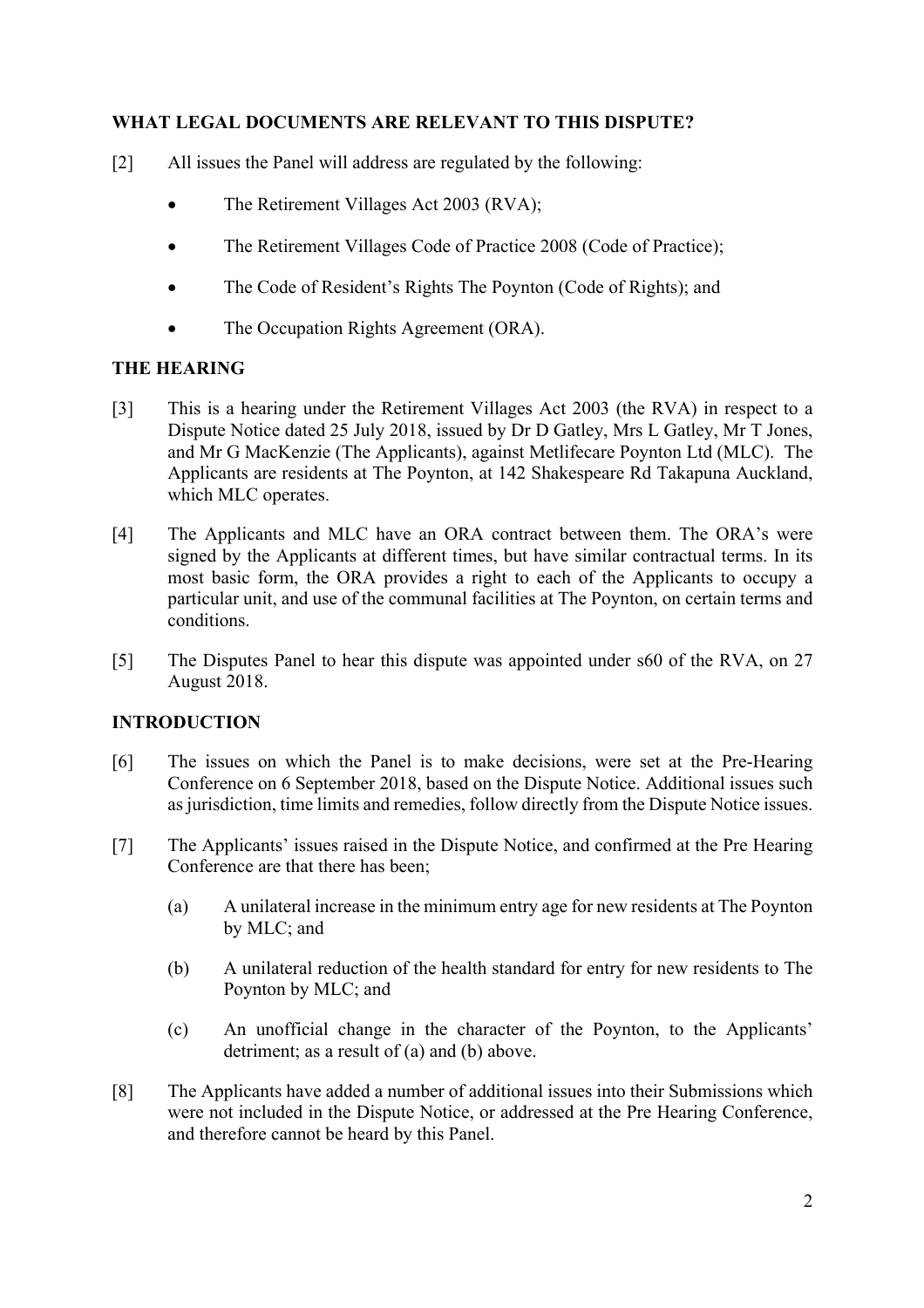- [9] The Applicants' evidence is that MLC have made a commercial decision to increase the number of transfer fees payable to MLC by The Poynton residents, by raising the preferred age of new residents from 55 to 70+ years, and reducing medical requirements for entry into The Poynton. The Applicants assert by increasing the entry age, and reducing the medical requirements for entry into The Poynton, more transfer fees will be payable to MLC at an earlier date. The Applicants submit the changes in age of entry and reduced medical requirements have caused a less conducive environment at The Poynton, which is to the Applicants' detriment.
- [10] Transfer fees can be charged at MLC's discretion, when a resident changes from for instance a fully independent living unit (ILU), to a serviced apartment (SA) at The Poynton, or when residents move out of The Poynton to hospital or dementia level or other facilities. Older and less well residents are more likely to require a change in accommodation sooner than others, and hence the potential for a transfer fee being received by MLC is increased.
- [11] The Applicants further assert that MLC had no legal right to change the entry age, or medical requirements in the manner it did, it should have consulted with the Applicants as residents. The Applicants argue the age increase and medical requirements involved a change of a Rule upon which consultation is required.
- [12] In their Submissions the Applicants seek a finding of misrepresentation by MLC, and damages against them, as to the quality of lifestyle which the Applicants were promised on signing the ORA for The Poynton. This was not addressed in the Dispute Notice, or Pre Hearing Conference.
- [13] The Applicants also seek recompense for their personal time spent on this dispute. The Applicants have raised issues of repairs and maintenance, and design and construction faults at The Poynton in their Submissions, but not in the Dispute Notice, or Pre Hearing Conference.
- [14] MLC's position is that the Applicants' Dispute Notice is not within the criteria the Panel can decide upon, and is outside of the time limit for serving the Dispute Notice.
- [15] MLC disputes it has increased the age of entry to increase its profit, but rather in line with industry standards. MLC contends the increase in minimum age of entry also accords with the actual age of residents at The Poynton.
- [16] MLC denies it has reduced the medical standard for entry into The Poynton. It provides copies of the required medical certificates completed by all new residents, as part of the application process to enter The Poynton. The medical certificates are unchanged as to the level of medical information required since 2013, when some of the Applicants entered The Poynton.
- [17] Furthermore, MLC submits that any changes to age, and medical requirements (the latter of which it disputes have been made) are matters of policy which may effect occupation rights, rather than being Rules. As such MLC contends the Applicants must only be advised of, and not consulted on any changes.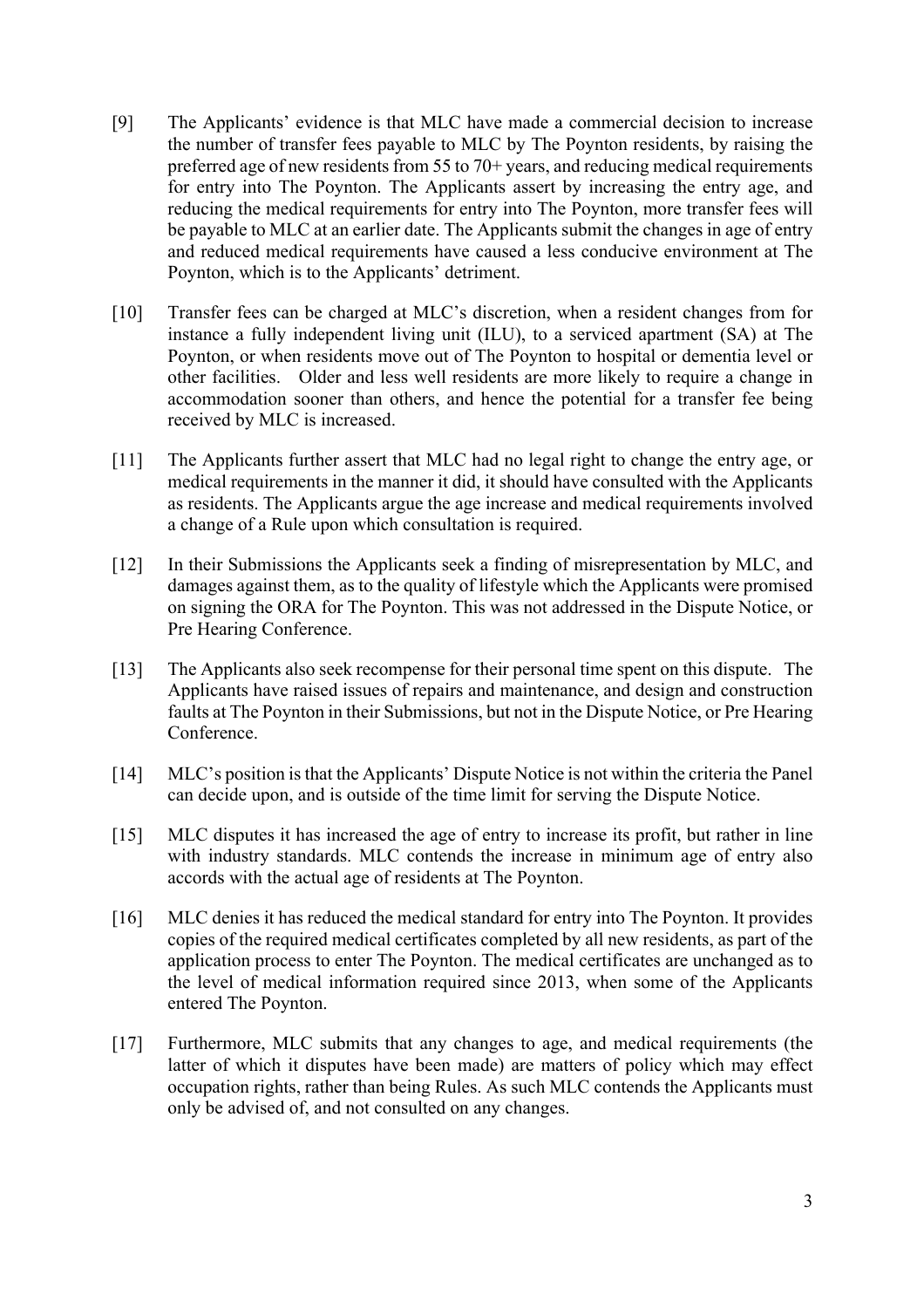- [18] MLC also denies that the character of The Poynton has changed to the detriment of current residents including the Applicants, due to the issues of increased age of entry, and medical wellness.
- [19] Finally, MLC submits that the remedies sought by the Applicants, are not remedies the Panel is able to order, in respect to this dispute.

#### **THE ISSUES**

[20] The issues the Panel is required to decide are set out below, they are commenced with a question, then the parties' positions in respect to the question, and finally the Panel's decision with reasons. Not all of the issues raised, are ones the Panel is required to answer, because they were not raised in the Dispute Notice, or at the Pre hearing Conference, and cannot be later raised in Submissions.

#### **Is the Dispute within the criteria the Panel can hear?**

- [21] The Applicants' submission is that MLC has breached the Applicants' occupation rights, or rights to access services or facilities by raising the age limit for entry to The Poynton, and lowering the medical requirements for new residents. The Applicants state the changes were undertaken without the required consultation. The Applicants further submit submit that MLC's actions have changed the character of The Poynton to the Applicant's detriment.
- [22] In addition the Applicants seek in their Submissions a finding of, and remedy for misrepresentation in respect to the units they occupy at The Poynton. Maintenance and repair, design and construction issues are also raised. Financial remedies are sought by the Applicants.
- [23] MLC questions whether any of the disputed issues brought by the Applicants are ones which can properly be bought under s 53 (1) of the RVA.

#### **The Panel's Decision**

- [24] As a preliminary step the Panel needs to decide which, if any of the issues raised by the Applicants are ones which can properly be heard by the Panel.
- [25] Section 53(1) of the RVA sets out the types of disputes a Panel may hear. 53(1) states;
	- *53 Types of disputes for which resident may give a dispute notice*
		- *(1) A resident may give a dispute notice for the resolution of a dispute concerning any of the operator's decisions ---*
			- *(a) Affecting the resident's occupation right or right to access services or facilities;*
			- *(d) Relating to an alleged breach of a right referred to in the code of resident's rights or the code of practice.*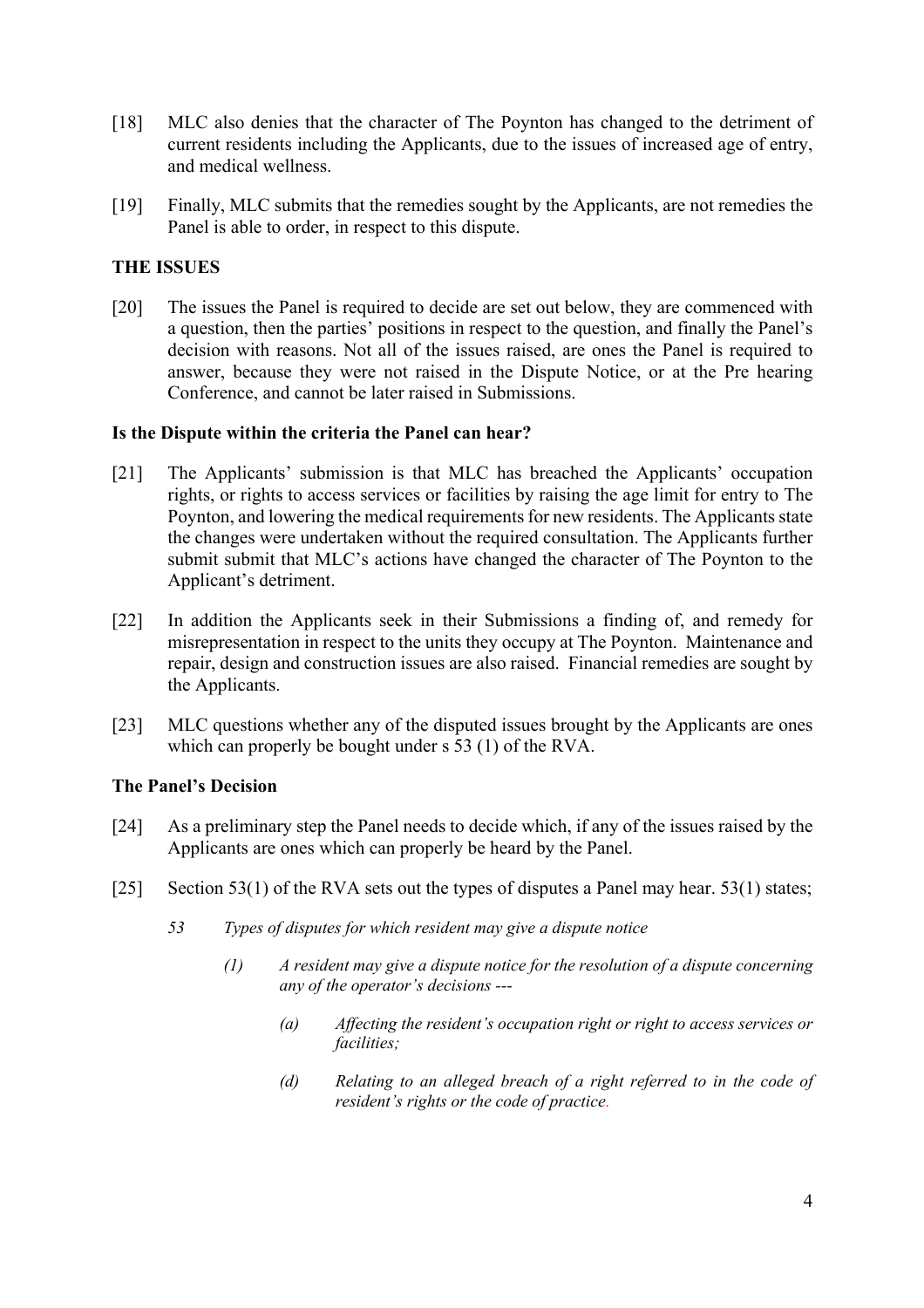- [26] It is arguable, that the claims of increased age, and reduced health requirements for entry into The Poynton, if proven, have the capacity to impact on the Applicants' occupation rights as residents, or rights to access services, or facilities. The Applicants also argue that their right to consultation under the Code of Practice may have been breached.
- [27] To support their claims of a breach of their occupation rights, the Applicants rely on descriptions of behaviour by new residents, including that the Applicants are interrupted in their units at inappropriate hours by lost and disorientated residents. The Applicants also allege they are prevented from enjoying the facilities provided at The Poynton, because of what the Applicants allege is an increased level of impairment suffered by newly arrived aged residents, and medically impaired residents.
- [28] Residents staring into space, chairs wet through incontinent residents, and a resident being returned by the police after wandering, and being unable to find the way home are further examples given, of the impact on the Applicants' occupation rights, or rights to access services or facilities. The Applicants allege this behaviour from new residents is caused by MLC's deliberate increase in age and reduction of medical requirements for entry into The Poynton, to enable MLC to acquire more transfer fees.
- [29] Some words in section 53(1) require definition. Occupation rights, and the corresponding common areas are defined in clause 1 of the ORA, and facilities and services are defined in section 5 of the RVA as follows:

*Occupation Right--- Means a licence to occupy the Unit without interruption or disturbance from the Operator and a right to use the Common Areas (in conjunction with all other residents of the Village and all other persons as authorised from time to time by the Operator) on the terms and conditions set out in this Agreement.*

*Common Areas --- means those parts of the Village designated by the Operator as common areas for use by all residents including entrances….. gardens, grounds and other common amenities and conveniences other than those reserved from time to time by the Operator.*

*Facilities, in relation to a retirement village, means facilities of a shared or communal kind provided in the retirement village for the benefit of residents of the retirement village and includes recreational facilities and amenities.*

*Services, means services provided at the retirement village of 1 or more of the following kinds:*

- *(b) nursing and medical services;*
- *(c) the provision of meals*
- *(h) services for recreation or entertainment;*
- *(i) security services;*
- *(j) other services for the care or benefit of residents.*
- [30] The question is which if any issues raised by the Applicants, potentially fit within the categories of occupation rights, and access to facilities and services.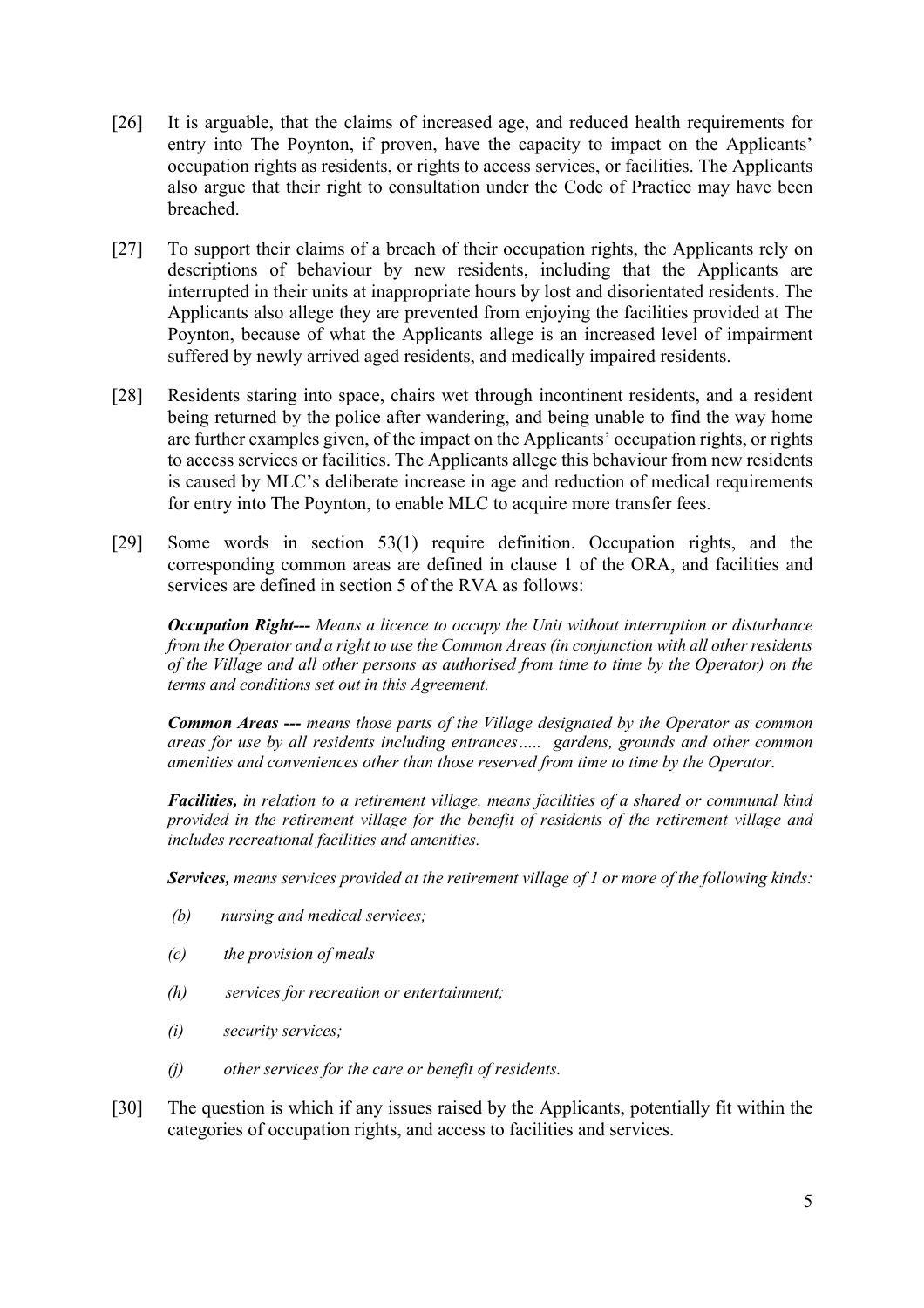- [31] The loss in potential value of the Applicants' units on the basis of misrepresentation, was not raised as an issue for hearing in the Dispute Notice, or at the Pre Hearing Conference. In any event none of the evidence provided showed that MLC as operator was interfering with the Applicants right to "*occupy the Unit without interruption or disturbance, from the operator"* the evidence was that other residents were the ones interrupting and disturbing. This is not covered in section 53(1) of the RVA as to the types of dispute the Panel can hear.
- [32] The issues of repairs and maintenance, or design and construction issues, were also not raised in the Dispute Notice, or at the Pre Hearing Conference. The issues cannot be heard by the Panel.
- [33] The Panel finds accordingly that it cannot deal with the misrepresentation, or repair, and maintenance, or construction and design issues, at this hearing. Issues not raised in the Dispute Notice, or at the Pre hearing Conference, cannot be properly raised at a later date in Submissions, even if it was an issue on which the Panel could decide. The Panel does not need to make further findings about whether they are issues it could hear, even if properly raised. Both may be issues for another forum.
- [34] The allegations made by the Applicants of the less than optimal functioning of some new residents, in public areas such as lounges, and eating areas, may relate to occupation rights including use of common areas. The involvement of the Police in returning a resident when staff were allegedly not available, may relate to security services.
- [35] The Panel finds that increased age and reduced medical capacity, could potentially impact on occupation rights including use of common areas, and rights to access facilities and services, in some of the examples provided above by the Applicants. Similarly the issue of a potential breach of the consultation requirements in the Code of Practice is also an issue which may be heard.
- [36] The Panel therefore finds that the issues raised by the Applicants in the Dispute Notice, and confirmed at the Pre Hearing Conference as to increased age and decreased medical requirements are within section 53(1) of the RVA, and consequently are disputes the Panel can hear.

#### **Is the Dispute Notice out of time?**

[37] The Applicant's acknowledge in their Submission that MLC **"***were initially notified of our dispute, on 9 January 2018*". The Applicants then put the complaint in writing on 5 February 2018. They assert in their Submissions in Reply, the dispute was not formally raised until 5 February, in spite of receiving an email from MLC dated 10 January 2018, acknowledging receipt of the dispute as follows;

*"Further to my earlier email acknowledging receipt of your formal complaint, we will work directly with you with the objective of resolving your complaint. We have 20 working days to do so".*

(MLC Submission exhibit 1).

[38] MLC's position is that the Dispute Notice is out of time, as MLC was notified of the dispute on 9 January 2018**,** which it acknowledged in the email of 10 January. MLC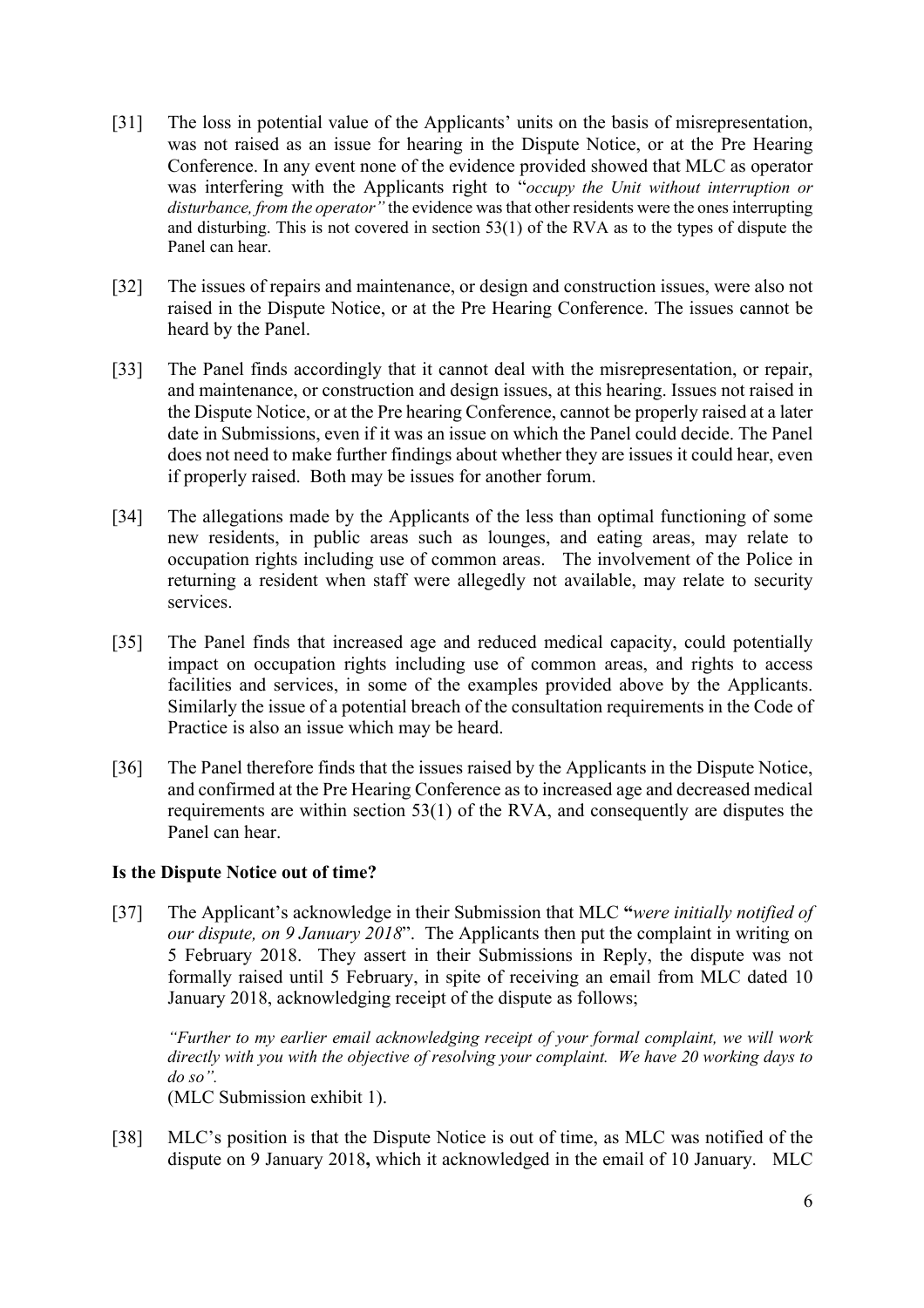was not prepared to waive the 6 month time limit, between formal raising of the dispute, and service of the Dispute Notice on MLC, under s.53(2) of the RVA.

#### **The Panel's Decision**

- [39] The relevant legislation on the time limits for raising a dispute between the Applicants and MLC by serving a Dispute Notice is section 57(1) of the RVA which states:
	- *57 Time for giving dispute notice*
		- *(i) A dispute notice must be given within 6 months after the dispute was first referred to the complaints facility…..*
- [40] Section 57(1) refers to the operation of a complaints facility which is the process for resolving disputes set out in Part 4 of the RVA, clauses 32 to 36 of the Code of Practice, and clause 23 of the ORA. As soon as a dispute is referred to the complaints facility then the 6 month time limits for a Dispute Notice to be served commences, under section  $57(1)$ .
- [41] It is agreed by both parties that the dispute was first raised by the Applicants on 9 January 2018. The email of 10 January from MLC to the Applicants notes receipt of what MLC refers to as a "*formal complaint*", and notes it has 20 days to deal with it.
- [42] However, the Applicants then served on MLC what the Applicants refer to as "*the formal notice of the dispute"* on 5 February 2018. The Applicants state that if they had intended their complaint to be a formal one on 9 January, there would have been no need to file another "*formal notice*" on 5 February 2018. The Applicants evidence is that they saw their 9 January approach as an informal one, which they hoped would be successfully resolved. The Applicants gave evidence about the number of meetings they attended in an attempt to resolve the matters informally.
- [43] Clause 31 of the Code of Practice enables disputes to be raised informally as well as formally. Clauses 32 to 35 of the Code then sets out the process for resolving formal disputes.
- [44] Once the Applicants' complaint was laid formally, MLC was required to refer the complaint to the complaints facility. No evidence was provided by MLC as to exactly when the referral to the complaints facility was made, beyond the email earlier referred to. MLC relied on the Applicant's statement in their Submissions as triggering the process on 9 January 2018. The Complaints Committee process is set out in clause 23 of the ORA, requires a panel of 3 to be appointed, which must make its decision within 20 working days.
- [45] The Panel prefers the Applicants evidence, who may not have the same level of expertise as MLC do in dealing with the intricacies of the RVA, but were clear they filed their formal complaint on 5 February 2018.
- [46] The Panel finds by serving the formal complaint on 5 February 2018, and the Dispute Notice on 25 July 2018, the Applicants' Dispute Notice is within the 6 month time limit under section 57 (1) of the RVA.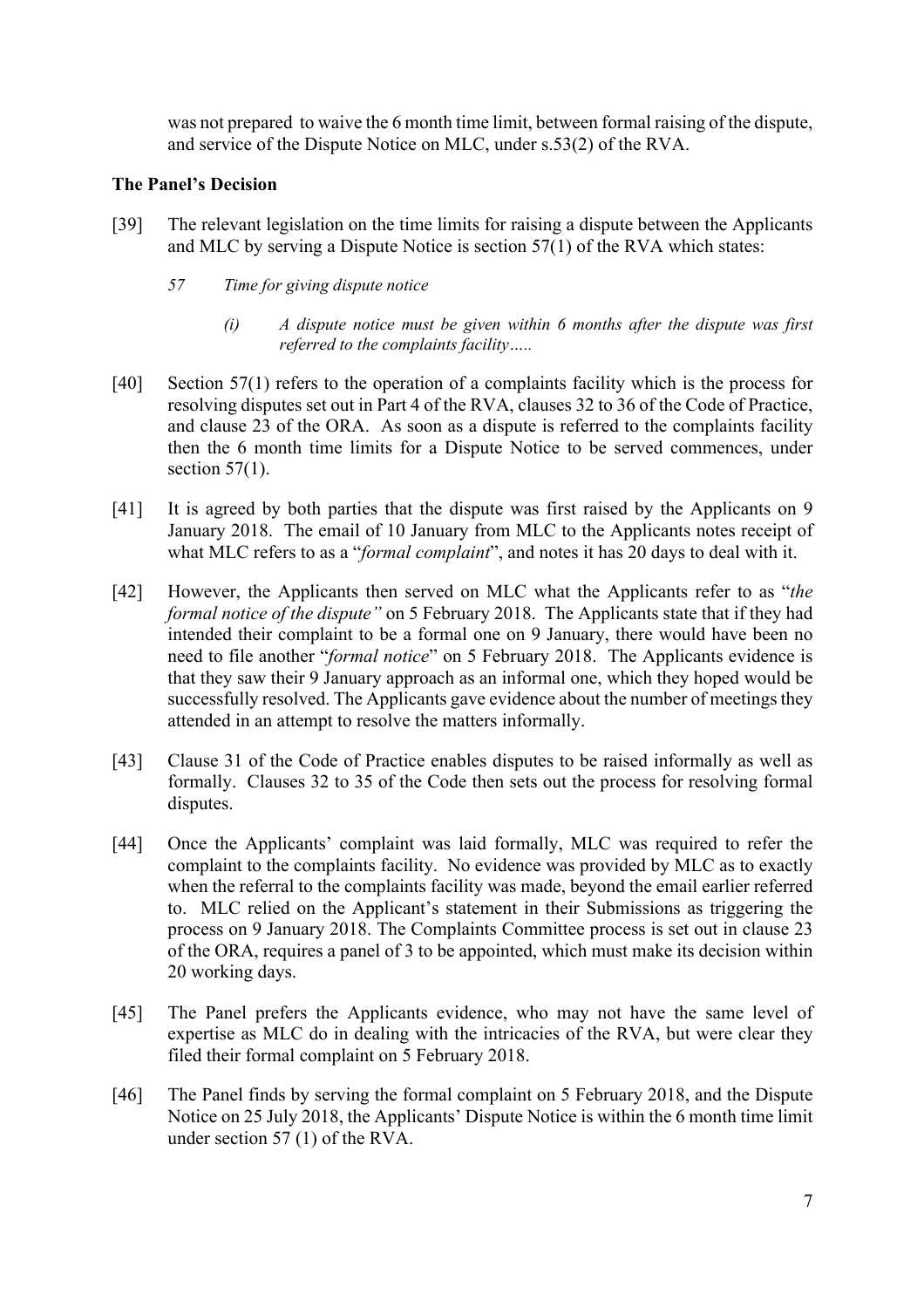- [47] In any event even if the date of the formal complaint is 9 January 2018, the over-run of 17 days, could perhaps be categorised as "de minimis". This is especially so when the section 3 requirements of the RVA are considered, namely that one of the purposes of the RVA is to protect the interests and rights of residents as follows;
	- *3 Purpose*

*The purpose of the Act is ---*

- *(a) To protect the interests of residents and intending residents of retirement villages …..*
- *(c) for the purposes in paragraphs (a) …*
	- *(v) to provide an environment of security, and protection of rights for residents of retirement villages;*
- [48] The Panel finds the Dispute Notice is within time, under section 57(1) of the RVA for the above reasons.

#### **Has MLC increased the minimum entry age for new residents at The Poynton from 55 to 70+years?**

- [49] The Applicants contend that MLC has increased the minimum age limit for entry into The Poynton from 55 years, when some of the Applicants became residents in November 2013, (Applicants Submissions ORA exhibit G) to 65 years by approximately June 2015 (Applicants Submission exhibit K) and to  $70+$  years by approximately November 2016 (Applicants Submission exhibit L).
- [50] MLC agrees it has raised the preferred admission age, it says in line with industry standards (MLC Submission exhibit 2). Residents were advised of the changes in various ways, such as in answer to questions at resident meetings, and then in writing in the Minutes.

#### **The Panel's Decision**

[51] The Panel finds, with the agreement of both parties, and on the evidence referred to above, that MLC has increased its targeted entry age to The Poynton from 55 years in 2013 to 70+ years in 2016.

#### **Did MLC have the legal authority to increase the minimum age for new residents, or medical standards at The Poynton, in the manner it did?**

[52] The Applicants submit that MLC did not have the right to increase the minimum age, or reduce the medical standards for entry into the Poynton in the way it did. The Applicants say MLC had an obligation to consult with them prior to making a decision to increase the entry age for new residents, or reduce the medical requirements, because both issues are Rules, upon which consultation is required to change or implement new Rules. The Applicants rely on section 34(1) of the RVA, clause 28 of the Code of Practice and clause 5.41(c) of the ORA.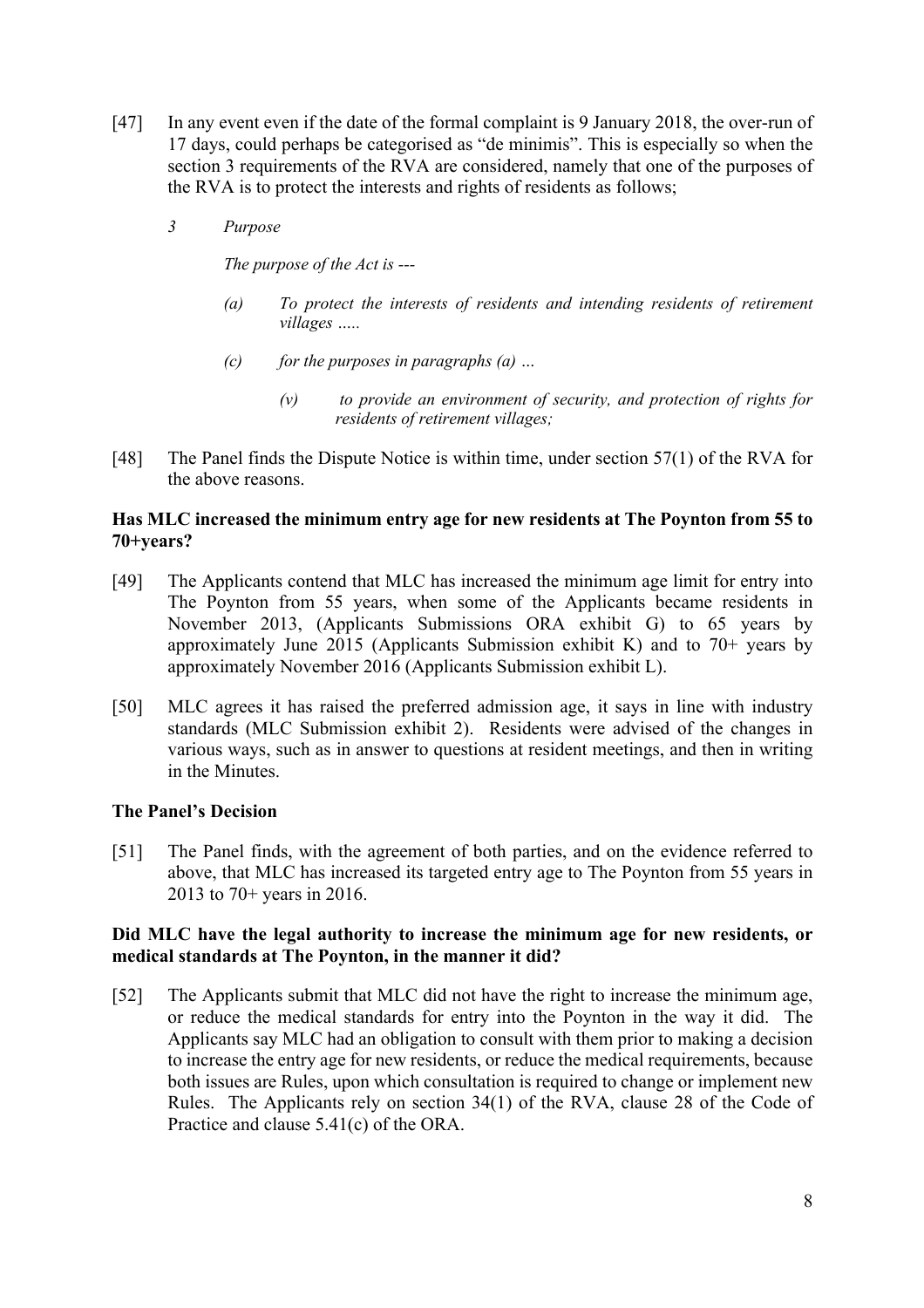- [53] MLC submits under section 34 (1) of the RVA, that when it changed the preferred age of entry to The Poynton, in line with industry standards, it was not required to consult with the Applicants, but only inform them promptly, which it did.
- [54] MLC refers to evidence of the steps it took to comply with its obligations to promptly inform residents under s.34(1); being a letter dated 17 June 2015 informing residents of the change of age to 65 (MLC Submissions Exhibit 2); a Deed of Variation dated 16 July 2015 between MLC and the Statutory Supervisor, changing the age to 65 ( MLC Submission Exhibit 3); the Village Manager's Report dated 11 October 2016 advising of the change of age to 70+ (MLC Submission Exhibit 4); and a Deed of Variation between MLC and the Statutory Supervisor dated 28 September 2016 changing the Deed of Supervision to "*Those primarily over the age of 65 as determined from time to time by the Operator*"( MLC Submission Exhibit 5).
- [55] MLC denies the change in age of entry is a change in a Rule, on which consultation may be required, or a Rule at all. It attaches a copy of The Poynton Rules and Compendium to its Submission (MLC Submission exhibit 7).
- [56] MLC refers to the definition of Rules in clause 1.2(c) of the ORA as follows;

*1.2 (c) "Rules" means the Operator's rules for the Village which will be handed to the Resident following the Commencement Date. The rules are subject to change in accordance with this Agreement.*

[57] MLC also provides a Table of the average age of residents at The Poynton from 2009 to 2018, which shows the average age for residents, in each year was in their mid to late 70's. MLC submits the age of residents is actually at 70+, so the change in preferred age of entry to The Poynton, is simply reflecting the reality of the actual age of residents (MLC Submissions page 4)

#### **The Panel's Decision**

#### **Section 34 RVA**

- [58] The Panel must decide which interpretation of section 34(1) of the RVA is legally correct. The Applicants submit section 34 (1) of the RVA requires MLC to consult with the Applicants in respect to the change of age of entry for new residents to The Poynton, or reduced medical standards, as factors relevant to occupancy, or quiet enjoyment. Consultation does not imply the Applicants would have decision making power. MLC submits the section requires residents only to be "*promptly informed*".
- [59] Section 34 of the RVA states:
	- *34 Right to be supplied with information relevant to occupancy*
		- *(1) Each resident or intending resident of a retirement village has the right to be promptly informed by the operator of the retirement village about any matter that would be or might have a material impact on ----*
			- *(a) The occupancy right, or rights to quiet enjoyment, of the resident or intended resident;*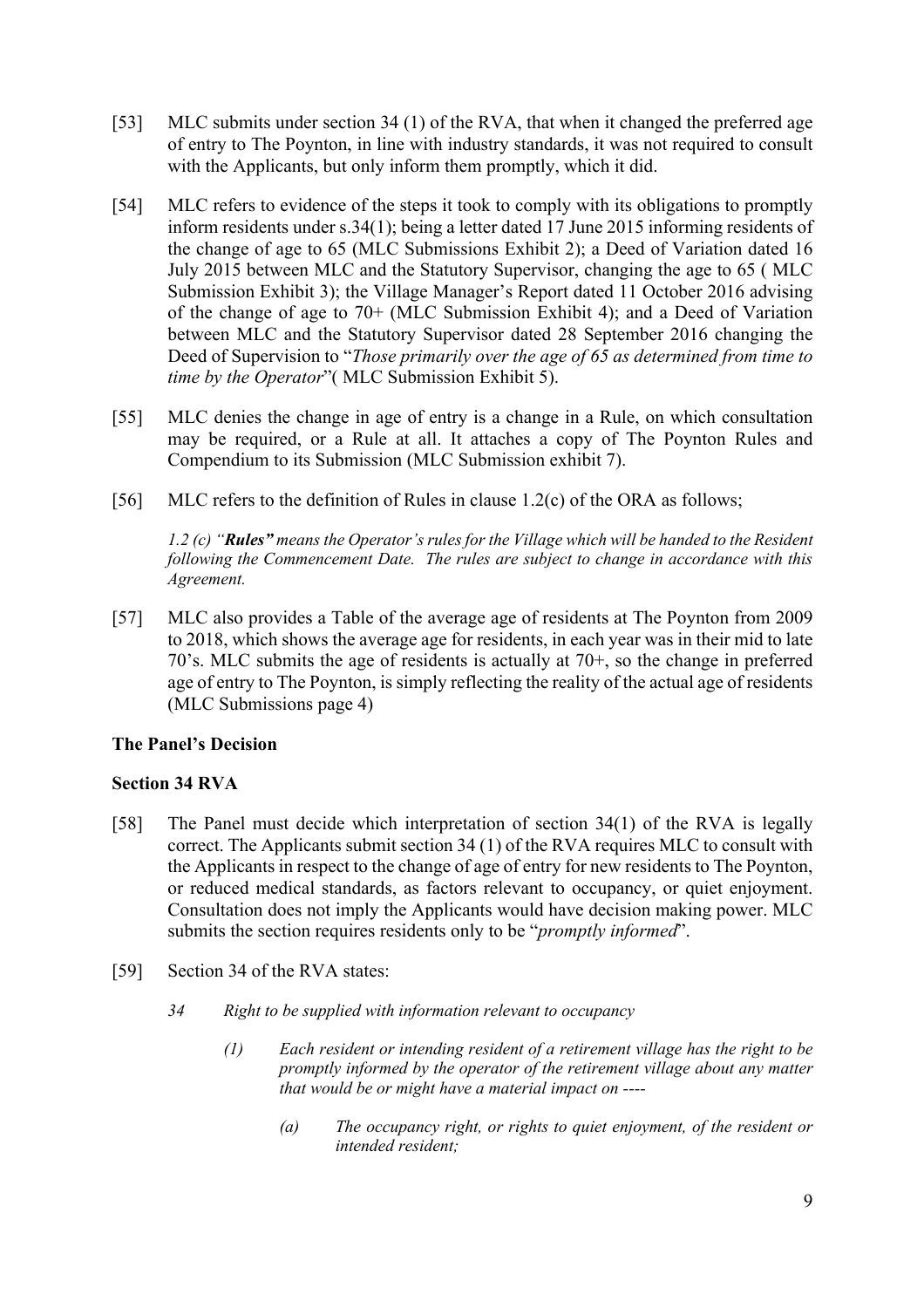- *(1) The operator of a retirement village must,---*
	- *(a) If the village has a statutory supervisor, promptly notify the statutory supervisor and, if the statutory supervisor so directs, each resident and intending resident of the retirement village of the matters referred to in subsection (3);*
- *(2) The matters required to be notified under subsection (3) are---*
- [60] There are two definitions required as to what prompt information is required to be given to residents about, in section 34 (1) of the RVA. The matters on which residents must be *"promptly informed"* are if there is a likely impact on "*occupancy rights*" or "*rights to quiet enjoyment*".
- [61] Neither term is defined in the RVA, Codes or ORA, however "*occupancy rights*" are perhaps synonymous with the definition of an ORA, both involve conferring the right to occupy, subject to terms and conditions. The *"right to quiet enjoyment"* is the right to use and occupy without disturbance, and with enjoyment.
- [62] Both the issues of increased age and reduced medical requirements have the potential to impact on "*occupancy rights"* and "*rights to quiet enjoyment*". Lost residents knocking on the Applicants' doors, and Police returning lost residents, and low functioning residents in public areas, are potential examples, which may impact on occupation, and quiet enjoyment.
- [63] The first issue the Panel has to consider is whether prompt information has been provided to residents of the age and medical changes. The evidence before the Panel does not record exactly when the decisions were made to extend the minimum age of entry from 55 to 65 years, to ascertain if advice was promptly provided, but both the Applicants and MLC attach the letter to residents dated 17 June 2015 to their Submissions, informing of an increase in minimum age to 65 years. (Applicants Submission exhibit K and MLC Submission exhibit 2). MLC also attaches evidence of its advice of the age increase, not only to residents, but also the Statutory Supervisor (MLC Submission exhibit 3).
- [64] The Statutory Supervisor's duties and powers are set out in sections 42 and 43 of the RVA, and are effectively ensuring the Operator complies with its financial and other obligations under the RVA, and associated legislation. The Statutory Supervisor has a Deed of Supervision with the Operator, in this case MLC. Under section 42 and 43 of the RVA the Statutory Supervisor is required to report annually to residents, and can require MLC to advise all residents on any issue the Statutory Supervisor considers necessary.
- [65] In respect to the increase in preferred age of new residents, from 65 to 70+ years, MLC negotiated a variation to the Deed of Supervision, through a Deed of Variation dated 28 September 2016, between MLC and the Statutory Supervisor. The Deed of Variation includes reference to the change in age as follows:
	- *2 Amendment to Deeds of Supervision*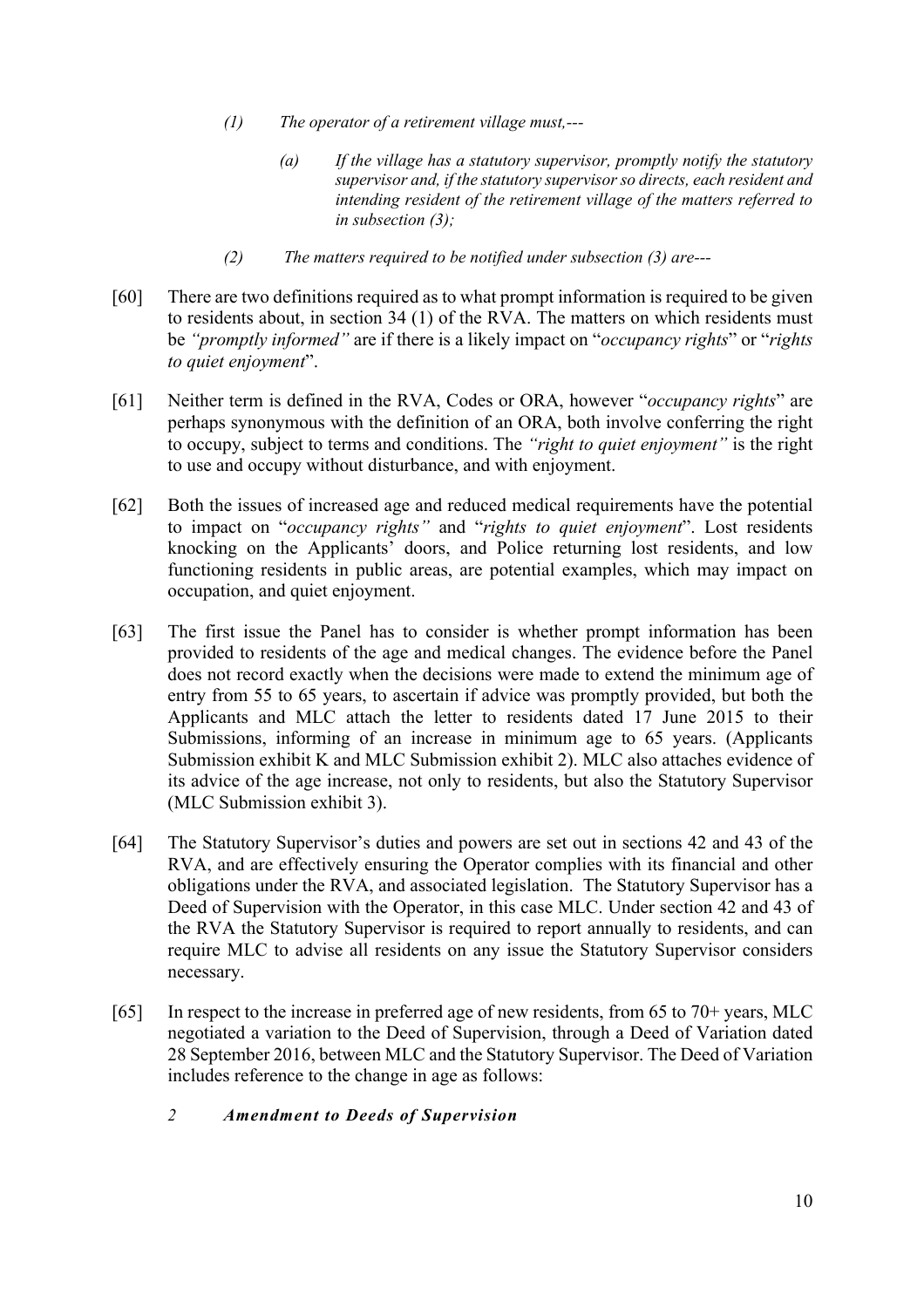*(a) The Deed of Supervision is hereby amended …… by deleting the words …. and replacing them with the words:*

*"Those primarily over the age of 65 or as determined from time to time by the Operator"* (MLC Submission Exhibit 5)

- [66] There is no evidence before the Panel to suggest the Statutory Supervisor required MLC to advise residents directly in respect to the raised ages of admission to The Poynton.
- [67] The Panel finds that the correct legal interpretation of section 34(1) of the RVA, only requires that residents be "*promptly informed*" of information relevant to "*occupation rights",* or *"rights to quiet enjoyment*".
- [68] The Panel also finds that MLC has complied with its obligations under section 34(1) of the RVA, by promptly informing the Applicants of the change in minimum age of entry to The Poynton. Section 34 (1) of the RVA does not require consultation by MLC with the Applicants.
- [69] There has been no prompt informing of the Applicants by MLC in respect to medical requirements, as MLC submits it has not made any changes to the medical requirements to enter The Poynton.
- [70] The Panel finds there is no evidence available to it, to suggest changes have been made to medical requirements to enter The Poynton, so no prompt provision of information is required.

#### **Clause 28 Code of Practice**

- [71] The Applicants submit clause 28 of the Code of Practice requires MLC to consult the Applicants in respect to the increase in age, and medical fitness issues. Clause 28 requires MLC to consult with the Applicants, about any changes to rights under the Code of Rights, or ORA, and before implementing new Rules, or changing existing Rules. Clause 28 of the Code of Practice states:
	- *28 Residents' participation in decision-making*

#### *Operator must consult residents*

- *1 Residents have the right to be consulted by the operator. Subgroups of residents, or individual residents, are also entitled to be consulted. Right 3, Code of Residents' rights*
- *2* The *operator must consult residents:*
	- *a. as required in the Code of Residents' Rights and the occupation right agreement. Right 3, Code of Residents' rights*
	- *b. about the content of any proposed rules if not already established by the operator, or any proposed amendment or addition to the existing rules by the operator.*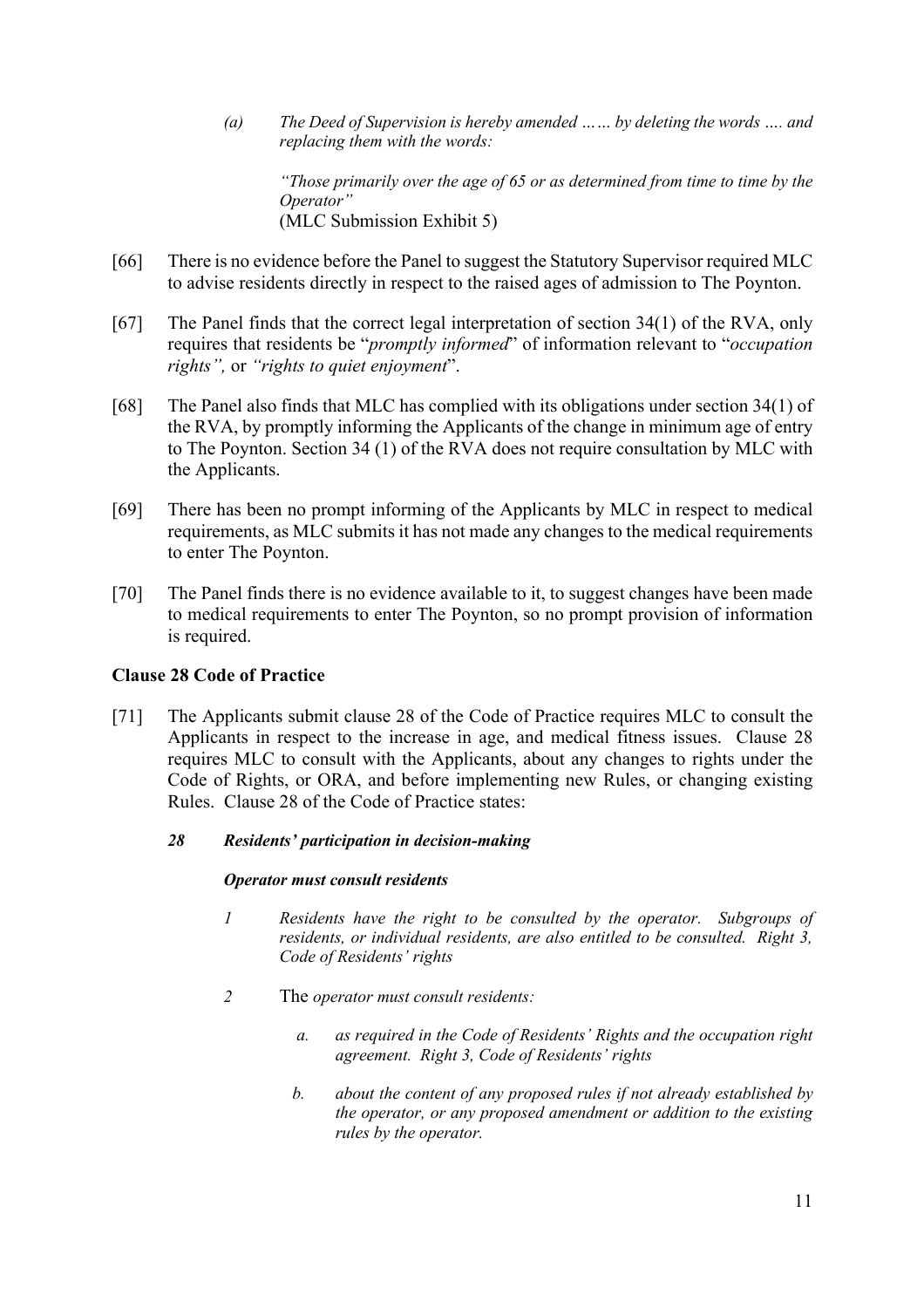[72] For completeness Right 3 of the Code of Residents Rights states:

#### *Consultation*

- *3 You have the right to be consulted by the operator about any proposed changes in the services and benefits provided or the charges that you pay that will or might have a material impact on your---*
	- *(a) Occupancy; or*
- [73] Right 3 requires consultation in respect to changes in services or benefits. The age of entry to The Poynton, or medical requirements do not involve a service or benefit. Services are defined in section 5 of the ORA as follows:

*Services, means services provided at the retirement village of 1 or more of the following kinds:*

- *(b) Nursing and medical services;*
- *(c) The provision of meals;*
- *(h) Services for recreation or entertainment;*
- *(i) Security services;*
- *(j) Other services for the care or benefit of residents.*
- [74] A "*benefit*" is not defined in any of the relevant documents applicable to this hearing, but the Oxford Dictionary defines a benefit as "*an advantage*".
- [75] The Panel finds the increase in entry age, or change in medical requirements are neither "*services*", nor "*benefits*" provided to the Applicants, so Right 3 of the Code of Rights does not apply. MLC is not required to consult with the Applicants in respect to the issues of entry age or medical levels, under Right 3.
- [76] The Applicants' argue that the increased age of entry, or reduced medical requirements are Rules and clause 28(2) (b) of the Code of Practice applies. This clause requires a definition of Rules. Rules are variously defined in the ORA, Code of Practice, and the Village Compendium.
- [77] Rules are defined in clause 1.2 of the ORA as:

*"Rules" means the Operator's rules for the Village which will be handed to the Resident following the Commencement Date. The rules are subject to change in accordance with this Agreement.*

[78] Rules are also defined in the clause 2 Definition section of the Code of Practice as:

*Rules mean the rules governing the day-to day management and operation of the retirement village which the operator and residents must comply with. The rules include without limitation body corporate rules, rules in leases, and licences to occupy, and organisational rules.*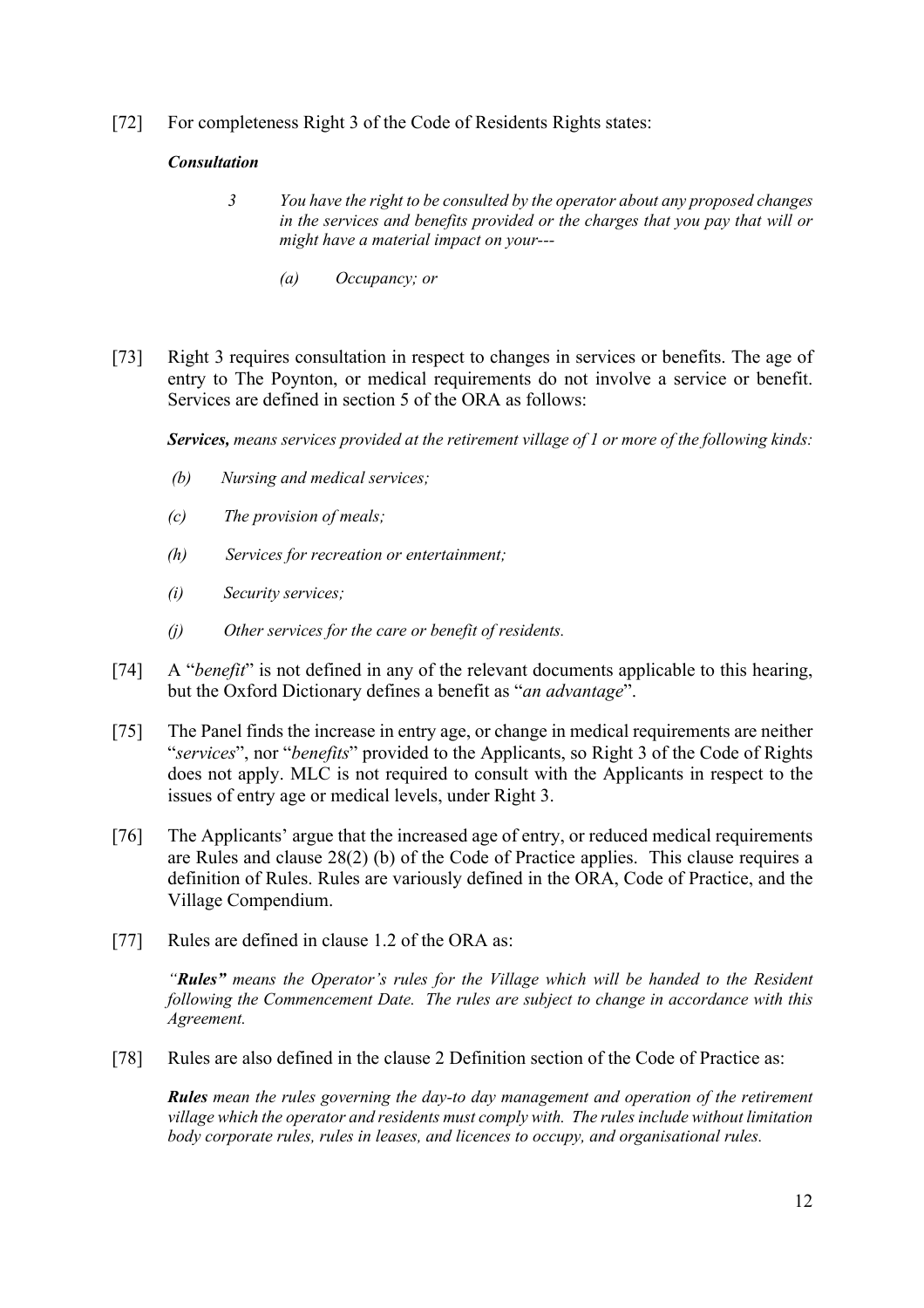[79] The Village Compendium (MLC Submission exhibit 7) is more of an information document on everything from residents reporting if intending to be away overnight, to clause 68 of the Compendium which defines Rules as;

#### **68 Village Rules**

*Village rules are for the well-being and protection of every resident and are contained in the back of this compendium. These rules are standard for all Metlifecare villages. Rules specific to Metlifecare, The Poynton are detailed in the relevant sections of this compendium. Your adherence to these rules is appreciated in keeping this village a safe and enjoyable place in which to live.* 

- [80] An example of The Poynton Rules, and the Village Compendium is attached to the MLC Submission (MLC Submission exhibit 7). The Poynton Rules include Rules on visitors complying with the rules, abiding by the pool rules, behaviour so as not to annoy or offend others, parking in designated areas, prior consent to have pets, site and personal security, cooperating with a smoking free environment, and prohibition on public display of laundry.
- [81] Rules under the various documents set out above, are generally about, day-to-day management and operational issues. By implication to know what Rules require someone to do, or not do, the Rules must be published, or at least advised to those who need to comply, and those who police compliance. The Rules of The Poynton are required to be given to new residents under clause 1.2 of the ORA.
- [82] There is no evidence available to the Panel that there is a Rule about age of entry, or change in entry age to The Poynton, or medical requirements. The Rules for The Poynton are mostly telling the residents, what practical actions they must and must not take. There are few Rules which apply directly to MLC, except that it implements and polices the Rules.
- [83] The Panel finds there are no Rules about the increase in age, or medical fitness to enter The Poynton, and therefore MLC is not required to consult the Applicants under clause 28 (2) (b) of the Code of Practice.

#### **Clause 5.41(c) ORA**

- [84] The Applicants final legal argument is that clause 5.41(c) of the ORA applies to the issues of increased age, and reduced medical requirements, and requires consultation with the Applicants over the age, and medical issues.
- [85] Clause 5.41(c) of the ORA states:

#### *5.41 Compliance with* Rules

*(c) The Operator is entitled from time to time, subject to consultation with the residents in the Village, to establish, review, cancel, suspend, add to or amend the Rules provided that the Rules may not detract from Resident's rights under this Agreement. In the event of any inconsistency between the Agreement and the Rules, the provisions of this Agreement will prevail.*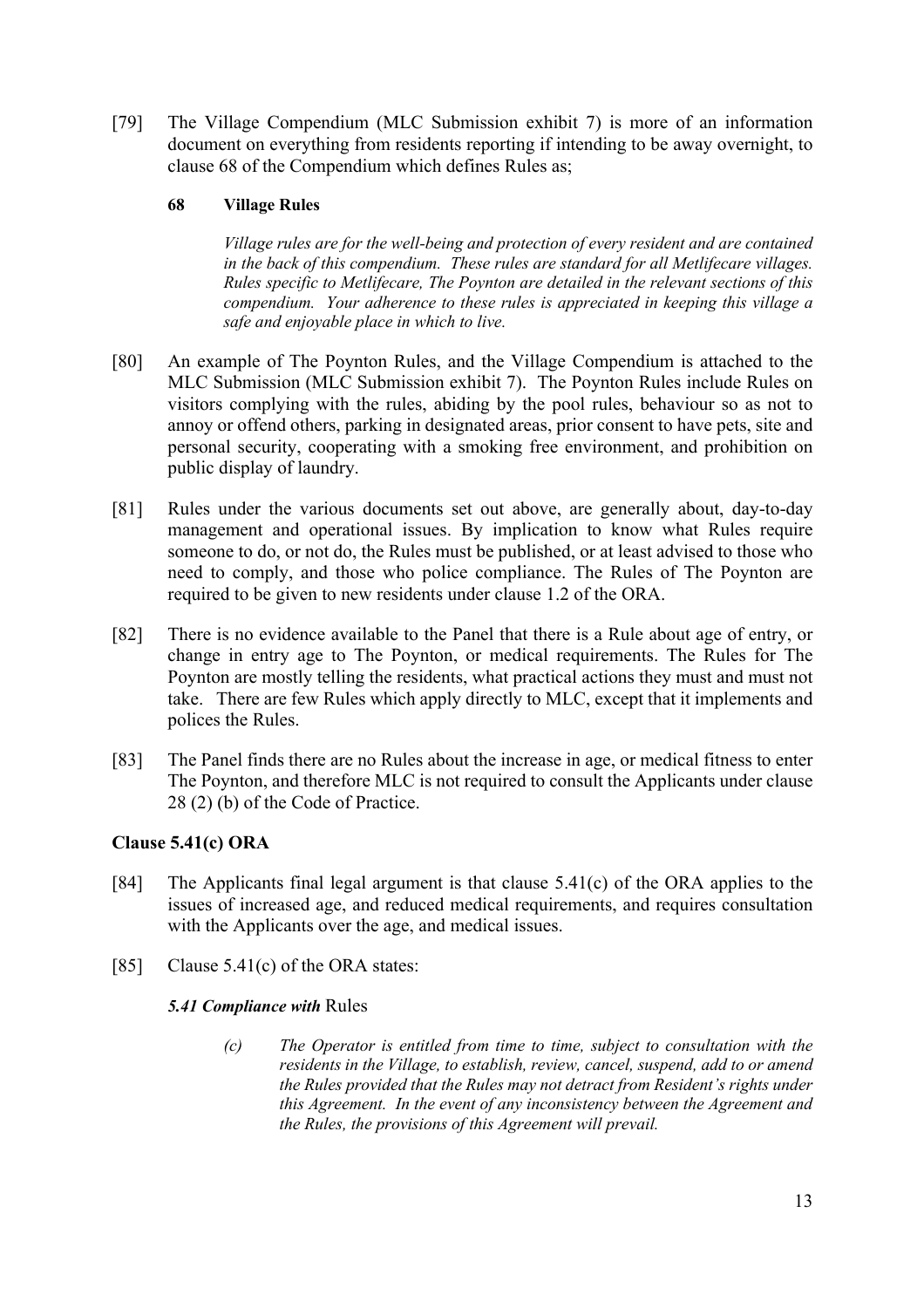- [86] The same arguments about whether the increase in entry age, and medical certification are Rules which require consultation, and which apply to clause 28 Code of Practice, also apply to clause  $5.41(c)$  of the ORA. Both clauses require evidence that there is a Rule about entry age, or medical certification in existence, or being considered. Consultation is only required if there is a Rule, or a change of Rule, or a proposed Rule on the entry age, or medical requirements to enter The Poynton.
- [87] The Panel finds that there is no evidence provided that there is a Rule setting a preferred entry age for The Poynton, or about medical certification. Neither issues fit the criteria for a Rule, for if they were Rules, the Applicants and MLC should have been able to provide the Panel with a copy of them, or other evidence of their existence. This is on the basis that if Rules are to be followed, they are published in some way, or advised to the residents who must follow them.
- [88] In summary the Panel finds that MLC has complied with its obligations to promptly inform residents under section 34 (1) of the RVA, about the increase in age. Only if there is evidence of a change in medical requirements, does MLC have an obligation to inform promptly. That issue is dealt with in paragraphs [89] to [100] below. MLC has no obligations to consult with the Applicants under Right 3 of the Code of Rights, clause 28 of the Code of Practice, or clause 5.41(c) of the ORA, on either the age or medical issues for admission to The Poynton.

#### **Has MLC decreased the minimum medical standard for new residents at The Poynton?**

- [89] The Applicants' position is that MLC has reduced the medical requirements for sufficient independence to, for instance live in Independent Living Units (ILU's), and is now enabling 90 year olds to live in ILU's at The Poynton. The financial benefit alleged for MLC is that sooner, rather than later a person of that age will need to move to more supported living, and potentially be required to pay a transfer fee to MLC.
- [90] MLC provided evidence by way of Statutory Declarations, from Mr Peskett General Counsel and Company Secretary, and Ms Bish Clinical Nurse Director, and made Mr Peskett, Ms Lee Clinical Quality and Risk Manager, and Ms Bute Operations Manager available for questioning at the hearing.
- [91] No explanation was given as to why Ms Bish was not available for questioning, and indeed why Mr Peploe the Village Manager, who was advised at the Pre Hearing Conference to be a witness, and was present at the hearing, did not choose to give evidence, even when asked to do so by the Applicants. That approach is perhaps unlikely to engender trust for the future relationship between MLC and the Applicants. Ms Bish's evidence will not be considered by the Panel as she was not available for questioning.
- [92] All of the MLC witnesses disputed there was any change in the medical requirements for new residents to The Poynton. The witnesses attested that there were two different medical certificates, one for residents wanting to move into an ILU, and the other for those wanting a Serviced Apartment (SA).
- [93] The expectation, by the MLC witnesses was that SA applicants should provide a more extensive medical certificate, as some, but not all, had greater medical needs than those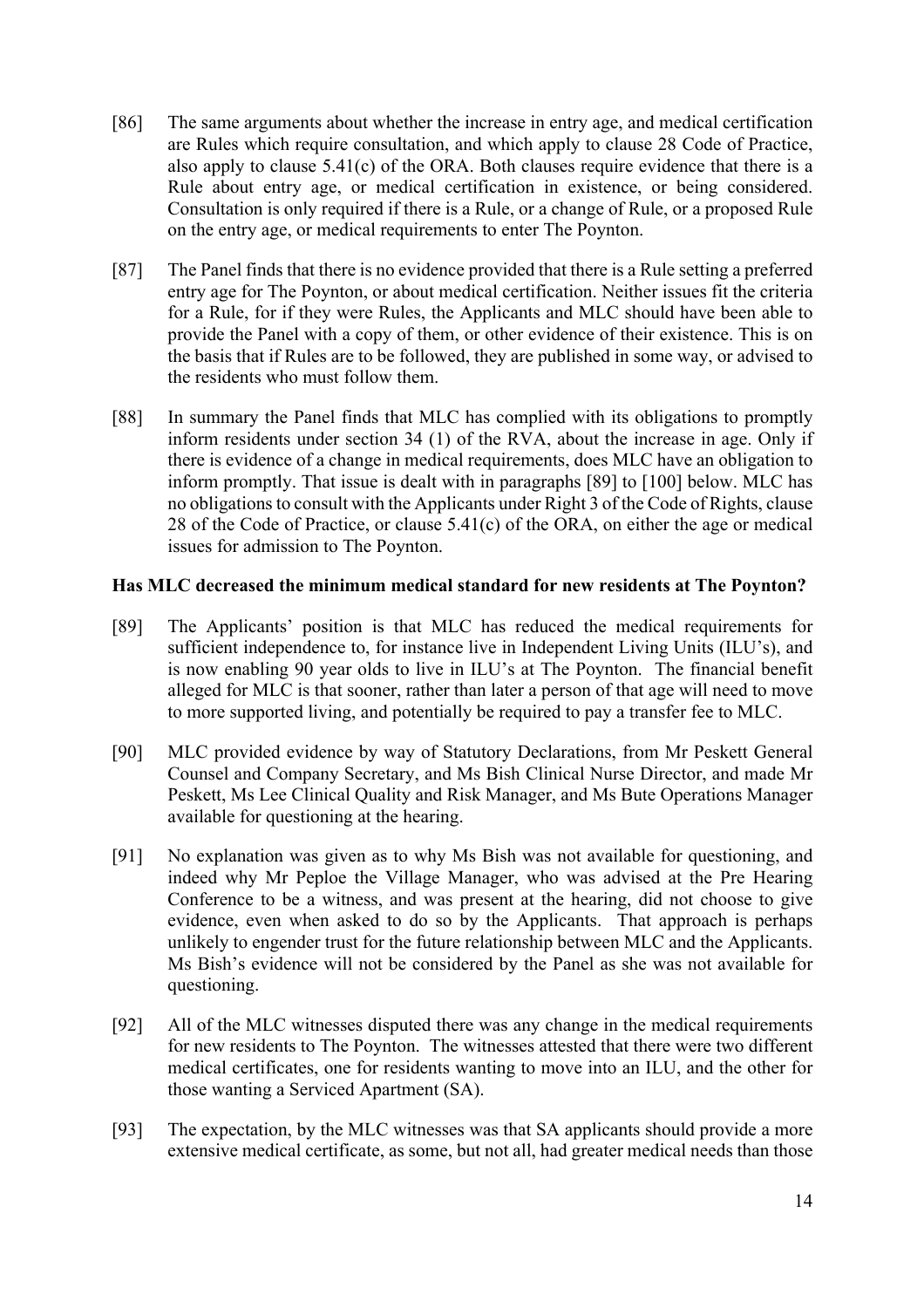who chose to live in ILU's. MLC attached the two types of medical certificates used to its Submissions (MLC Submissions exhibits 9 and 10). The Applicants have submitted the same Medical Form as the one exhibited by MLC as exhibit 10. (Applicants' Submission exhibit J) MLC declined to provide statistics about the level of medical capacity or incapacity, at The Poynton currently, as it stated numbers could change from day to day.

#### **The Panel's Decision**

[94] Clause 5.9 of the ORA states:

#### *Conditions*

*This Agreement is subject to each of the following conditions being satisfied:*

- *(a) Approval of Medical Reports: The Operator receiving a medical report from the Residents which is satisfactory to the Operator prior to settlement (in its absolute and sole discretion)*
- [95] Clause 5.9 of the ORA provides MLC with total control over what medical information it is entitled to ask prospective residents for. There is no mechanism within the RVA, Codes or under clause 5.9 of the ORA to hand any control to the residents, as to what medical information MLC can require, or who can or cannot be accepted as an occupier at The Poynton.
- [96] The type of medical information required by MLC is not subject to a Rule, requiring consultation. Approval of medical reports is at the "*absolute and sole discretion"* of MLC under clause 5.9 of the ORA.
- [97] MLC denies it has lowered the medical requirements to enter The Poynton, and provided copies of its current medical forms, one of which is the same form as signed by Dr and Mrs Gatley in 2013.
- [98] It may be an understandable conclusion reached by the Applicants that the medical entry requirements have been reduced, based on their observations of new residents' behaviour the Applicants described in their evidence. However there is insufficient evidence provided to the Panel, for the link to be made between the observed behaviour, and alleged reduced medical standards.
- [99] The Panel cannot conclude that MLC has lowered the medical requirements for entry into The Poynton, based on the evidence available to the Panel being the medical forms. The same medical evidence appears to have been asked for in the medical forms between 2013 and 2018.
- [100] In any event MLC may well have the absolute discretion to increase or reduce medical information it seeks under clause 5.9 of the ORA. The evidence of a 90 year old living in an ILU, has insufficient direct evidence to assist the Panel significantly, selfsufficiency is not necessarily based on age, but on individual abilities.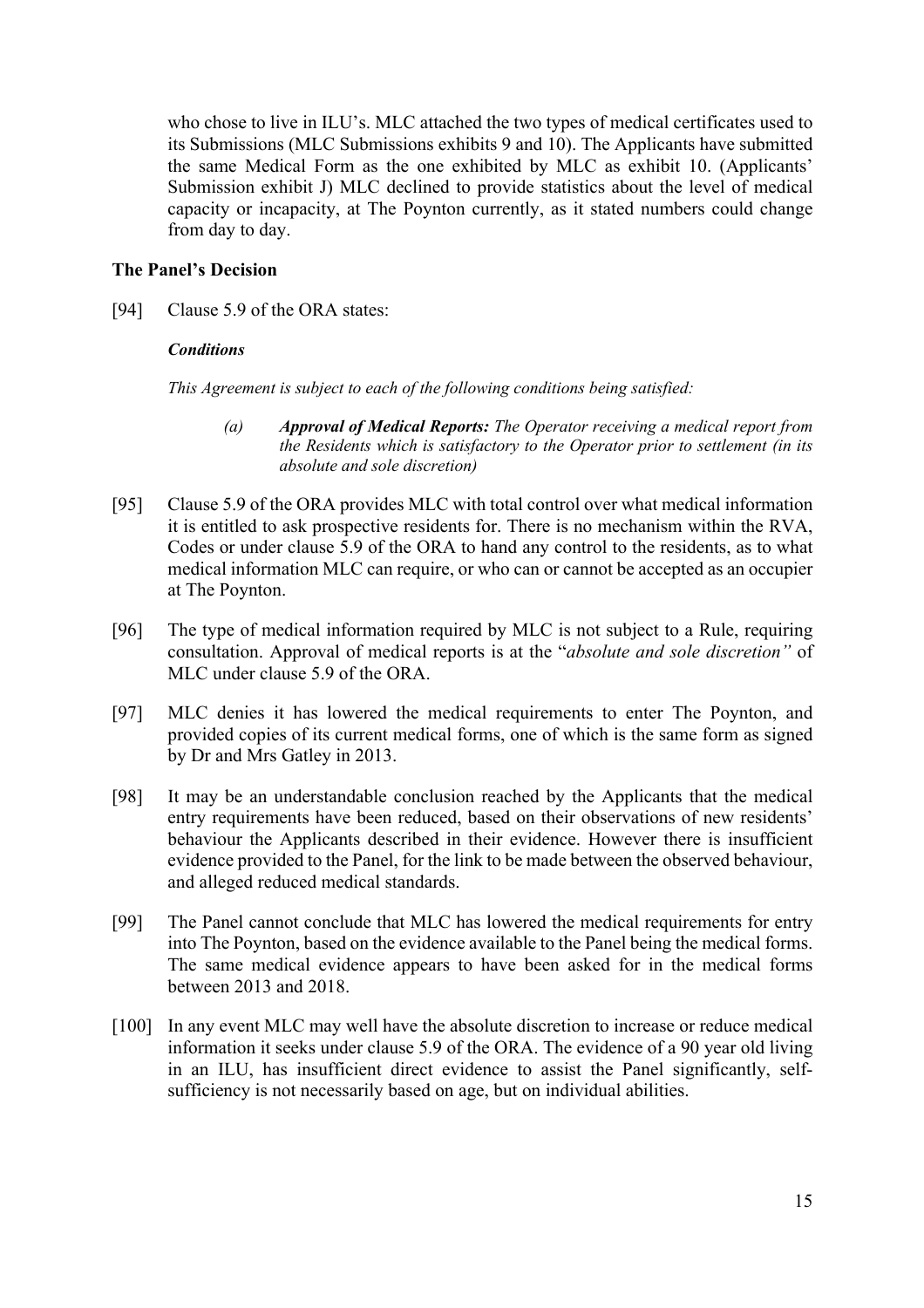**Has there been a change in character at The Poynton to the detriment of the Applicants, as a result of the increased minimum entry age for new residents, and/or the decreased minimum medical standard for new residents?**

- [101] The Applicants gave evidence of what they described as the deterioration of the character of The Poynton from a Lifestyle Village to more like a Rest home. They described residents sitting in communal areas starring into space, requiring full-time carers because of physical and/or mental frailty, and of a resident being returned by the Police, after wandering. On other occasions public space seating was wet through residents' incontinence. The Applicants also described lost and disorientated residents mistakenly attempting to enter the Applicants' units, and a 90 year old living in an ILU.
- [102] The Applicants' concern was the numbers of infirm residents appeared to be increasing, leading to a less conducive shared space atmosphere, where the Applicants could interact comfortably, and bring visitors to. The Applicants were also concerned that as a result of the lowered standard of resident at The Poynton, the Applicants' investments in their ILU's for which they had paid a premium, were declining in value.
- [103] MLC denied the character of The Poynton had deteriorated, and pointed to the over 35 refurbishment projects in train, including new lounge furniture. That did not address the new residents' reported behaviour of concern to the Applicants.
- [104] The witnesses for MLC declined to provide details of the number of new residents with infirmity, and described infirm residents as a changing phenomenon from day to day, and as part of the retirement village dimension.
- [105] MLC however provided a Table in its Submission (MLC Submissions page 4) showing the average age of residents in 2009 being 78.30 years, to a low in 2014 of 76.05 years, a high of 80.56 years in 2017, and 77.23 years in 2018. MLC contend there has been a consistency in an average age of 70+ years from 2009 to 2018 at The Poynton.
- [106] The MLC witnesses declined to discuss the transfer fee issue within the hearing, stating it did not fit within the agreed issues for the hearing, but offered to meet with the Applicants, and discuss the issue at some time after the hearing.

#### **The Panel's Decision**

- [107] The Panel finds there is limited direct evidence available to it, but prefers the evidence of the Applicants, that there have been incidents of behaviour by some reportedly new residents, which will have been distasteful, or concerning to those of the Applicants who observed, or heard about the incidents.
- [108] The Panel must consider however, if based on the evidence provided, it is able to attribute the reported behaviour, to the policy increase in age of entry of residents, or a reduction in required medical standards.
- [109] In respect to the increased age of entry, MLC did not provide evidence about the ages, and level of infirmity of "new" residents at The Poynton, of say since 2017. It would be surprising if such statistics could not have been made available by MLC.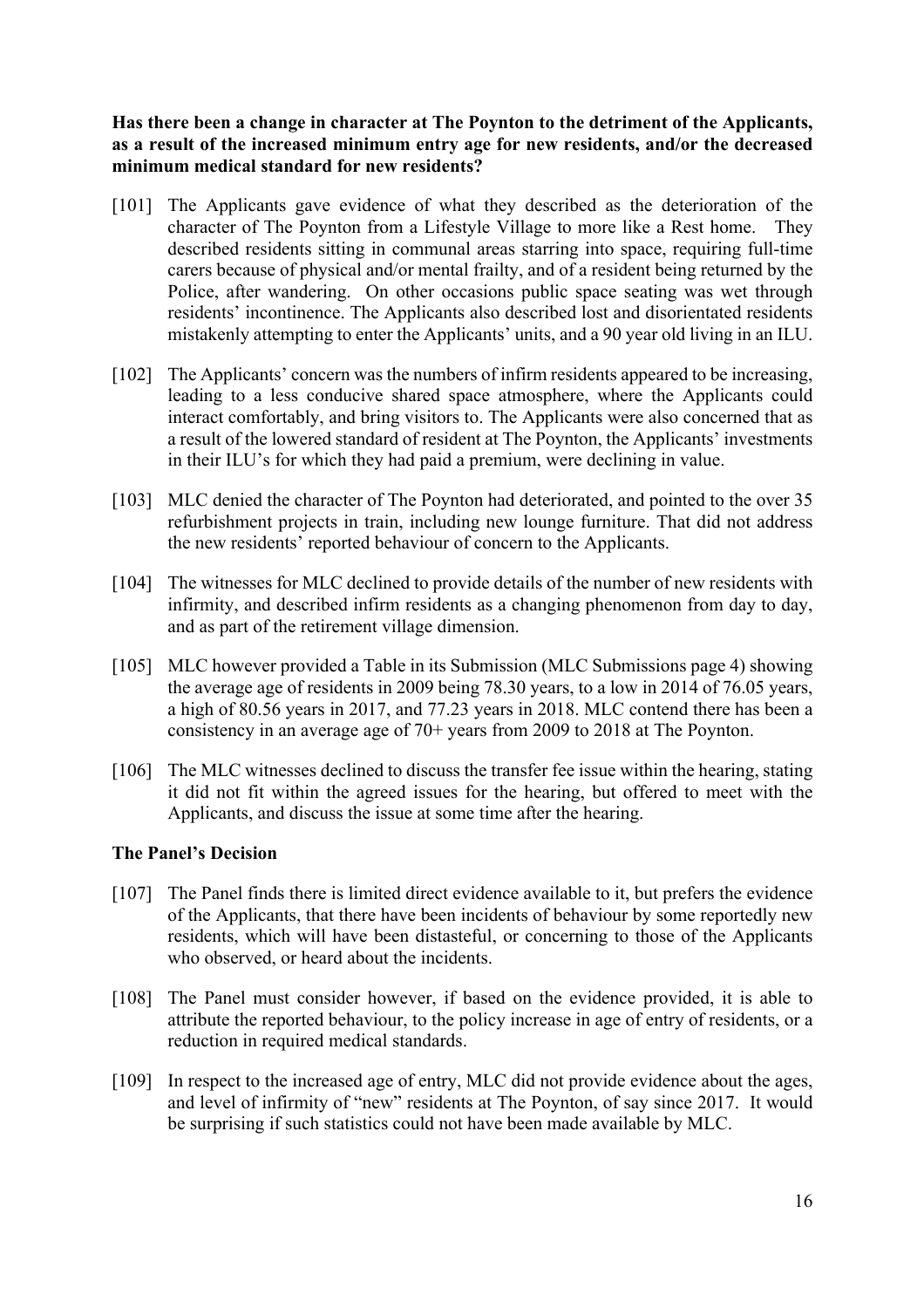- [110] However MLC did provide a Table of the actual average ages of residents between 2009 and 2018. The Table shows a minimum age of 76.05 and a maximum age of 80.56 between 2009 and 2018. The 2018 average age is 77.23. The difference in age range between the youngest and oldest average years is 4.51 years. The 2018 average is the second youngest average age since 2009.
- [111] The average ages of residents from 2009 to 2018 appear to have been consistently in the 70+ category, so the behaviours complained of by the Applicants, cannot be tied to the increased age policy, rather than for instance to the specific residents accepted to The Poynton, or a myriad of other possible options. Age Tables do not address the issue of any infirmity in the new residents.
- [112] The actual residents accepted into The Poynton, and the types of accommodation they are offered, which may impact on behaviour, are factors over which the Applicants have no control under the RVA, Codes of Practice or Rights or the ORA.
- [113] For the Applicants' argument to succeed that the change in quality at The Poynton is caused by a reduction in medical standards, there must be proof that the medical standard has been reduced. There is no evidence before the Panel except the medical certificates which are reportedly completed by new residents, which appear to be the same certificates for ILU's to those used in 2013.
- [114] The example provided by the Applicants of a 90year old in an ILU is not specific enough, or the evidence direct enough, to show whether that resident is, or is not capable of ILU living, or whether or not that person is one of the residents whose functioning causes distress to the Applicants, or when the person entered The Poynton. Privacy issues may arise with obtaining greater information on specific residents.
- [115] The Panel finds there is insufficient evidence to show a direct link between the alleged relaxation of medical standards for new entrants to The Poynton, which is denied by MLC, and the distressing observations made by the Applicants, of some presumably new residents' behaviour at The Poynton.
- [116] In summary the Panel does not find there is sufficient evidence to state the reported behaviours in some new residents, which the Applicants complain of at The Poynton, can be attributed to either the increase in preferred age of entry, as a policy, or the alleged reduction in medical requirements.
- [117] Regardless of the Panel's decision there are ways MLC could, no doubt address some of the behavioural concerns held by the Applicants.

#### **Are the remedies sought by the Applicants, ones which the Panel can order?**

[118] The Applicants have not prevailed in their substantive arguments, so no remedies are available to them. The Panel does observe however, that section 70 of the RVA, under which compensation is sought, does not apply to the current dispute, but rather to the sale of units. The Panel does not need to address other issues raised in respect to remedies, as no remedies are ordered.